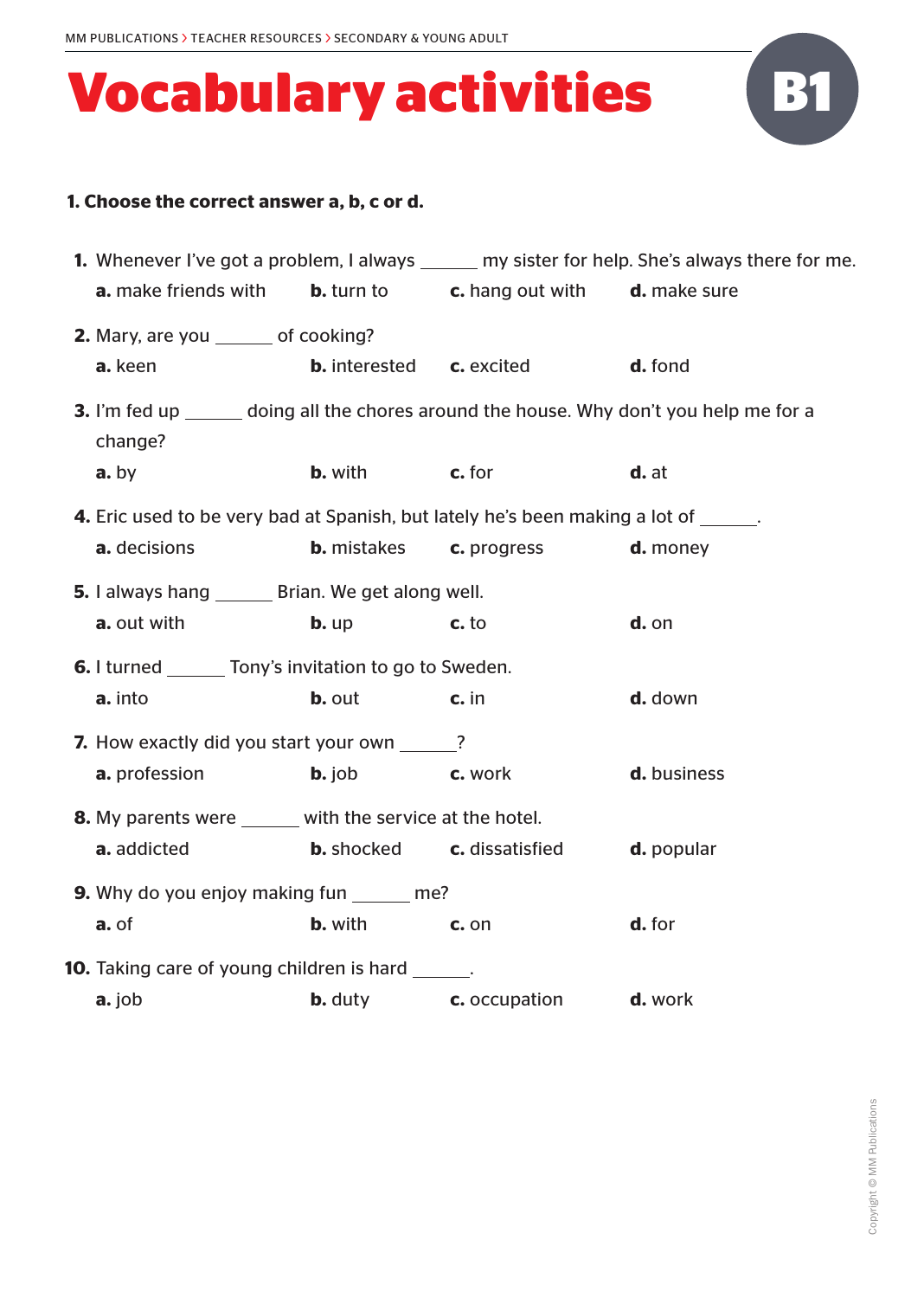

| 1. If anyone tries to break _______ the building, the alarm will go off. |                                                                            |         |                                                                                                    |
|--------------------------------------------------------------------------|----------------------------------------------------------------------------|---------|----------------------------------------------------------------------------------------------------|
| a. down                                                                  | <b>b.</b> up <b>c.</b> into                                                |         | d. away                                                                                            |
|                                                                          | <b>2.</b> My relatives went to all the best shops _______ town.            |         |                                                                                                    |
| $a.$ by                                                                  | <b>b.</b> with                                                             | $c.$ in | d. on                                                                                              |
|                                                                          |                                                                            |         | <b>3.</b> My brother takes __________ our mum. He always forgets things, just like her.            |
| <b>a.</b> after                                                          | <b>b.</b> part in <b>c.</b> care of                                        |         | $d.$ up                                                                                            |
|                                                                          | 4. Quick! Go to the corner shop. We've run _______ milk.                   |         |                                                                                                    |
| a. over                                                                  | <b>b.</b> away $\qquad \qquad$ <b>c.</b> up                                |         | d. out of                                                                                          |
|                                                                          | <b>5.</b> How long did it take to ________ the coast?                      |         |                                                                                                    |
| <b>a.</b> reach                                                          | <b>b.</b> arrive <b>c.</b> get <b>d.</b> come                              |         |                                                                                                    |
|                                                                          |                                                                            |         | <b>6.</b> Billy said he's bored with football and wants to take ________ a new sport.              |
| $a.$ up                                                                  | <b>b.</b> after <b>c.</b> place                                            |         | d. off                                                                                             |
|                                                                          | <b>7.</b> Come on, Manny, let's go! We're going to sumplement court train! |         |                                                                                                    |
| <b>a.</b> catch                                                          | <b>b.</b> miss                                                             | c. take | d. lose                                                                                            |
|                                                                          | <b>8.</b> The man who me was lost. He asked me for directions.             |         |                                                                                                    |
| a. reached                                                               | <b>b.</b> approached <b>c.</b> arrived                                     |         | $d.$ got                                                                                           |
|                                                                          |                                                                            |         | <b>9.</b> When The Titanic sank most of the people who were on ________ died.                      |
| <b>a.</b> board                                                          | <b>b.</b> foot <b>c.</b> the way <b>d.</b> holiday                         |         |                                                                                                    |
|                                                                          |                                                                            |         | <b>10.</b> When Billy was on holiday in Hawaii, he ran ________ an old classmate of his! He hadn't |
| seen him for ages.                                                       |                                                                            |         |                                                                                                    |
|                                                                          |                                                                            |         |                                                                                                    |

**a.** out **b.** away **c.** over **d.** into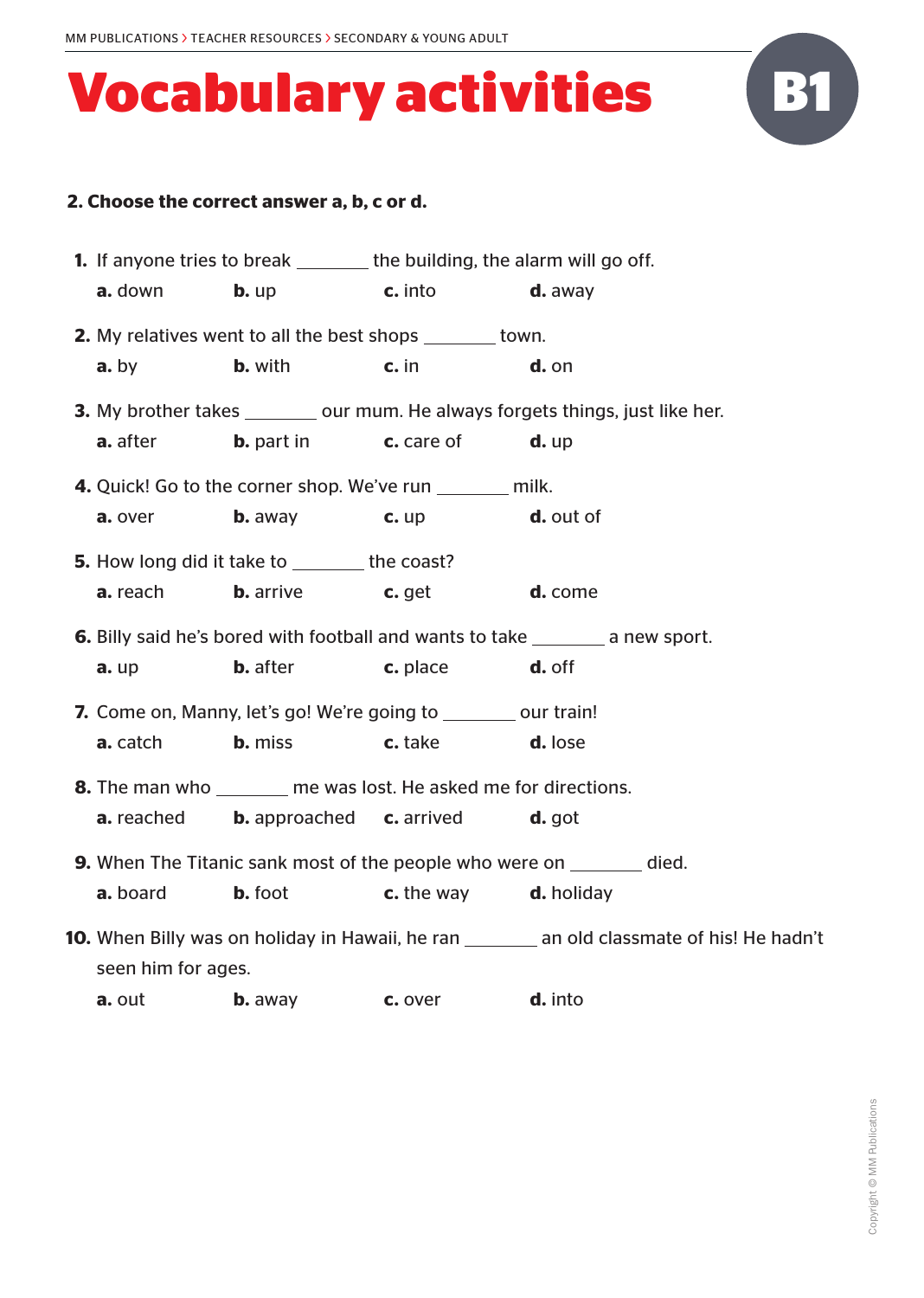| <b>1.</b> My brother sprained his ankle in the game but he kept __________ playing till the end. |                                                                                        |                              |                                                                                                     |  |
|--------------------------------------------------------------------------------------------------|----------------------------------------------------------------------------------------|------------------------------|-----------------------------------------------------------------------------------------------------|--|
| a. up                                                                                            | $b.$ on                                                                                | <b>c.</b> off <b>d.</b> back |                                                                                                     |  |
|                                                                                                  | <b>2.</b> John thinks we're planning to go to Paris but in we're not.                  |                              |                                                                                                     |  |
|                                                                                                  | <b>a.</b> other words <b>b.</b> particular <b>c.</b> actual fact <b>d.</b> any case    |                              |                                                                                                     |  |
|                                                                                                  | <b>3.</b> I usually keep ________ with my cousins through email.                       |                              |                                                                                                     |  |
|                                                                                                  | <b>a.</b> in touch <b>b.</b> in mind <b>c.</b> an eye on <b>d.</b> company             |                              |                                                                                                     |  |
|                                                                                                  | 4. Can I rely __________ you to keep a secret?                                         |                              |                                                                                                     |  |
| $a.$ in                                                                                          | $b.$ to                                                                                | <b>c.</b> with <b>d.</b> on  |                                                                                                     |  |
|                                                                                                  |                                                                                        |                              | 5. My mother belongs ___________ a hiking club which goes on trips all over the world.              |  |
| a. on                                                                                            | $b.$ to                                                                                | $\mathsf{c.}\ \mathsf{in}$   | d. of                                                                                               |  |
|                                                                                                  | <b>6. A:</b> Let's go out to dinner tonight.                                           |                              |                                                                                                     |  |
| <b>B:</b> Do you want to go anywhere ________?                                                   |                                                                                        |                              |                                                                                                     |  |
|                                                                                                  | <b>a.</b> at once <b>b.</b> in particular <b>c.</b> for certain <b>d.</b> for instance |                              |                                                                                                     |  |
| 7. I want to paint my room but I haven't decided __________ a colour yet.                        |                                                                                        |                              |                                                                                                     |  |
| $a.$ in                                                                                          | <b>b.</b> with <b>c.</b> for                                                           |                              | $d.$ on                                                                                             |  |
|                                                                                                  | <b>8.</b> It was raining but I ________ to get home without getting too wet.           |                              |                                                                                                     |  |
|                                                                                                  | <b>a.</b> coped <b>b.</b> achieved <b>c.</b> succeeded <b>d.</b> managed               |                              |                                                                                                     |  |
|                                                                                                  |                                                                                        |                              | <b>9.</b> I waited ___________ at the bus stop for the bus to come. It was my first day at work and |  |
| I didn't want to be late.                                                                        |                                                                                        |                              |                                                                                                     |  |
| a. patient                                                                                       | <b>b.</b> patience                                                                     | c. impatient                 | d. impatiently                                                                                      |  |
|                                                                                                  |                                                                                        |                              | <b>10.</b> Diane was away from school for a month and now she finds it hard to keep _______         |  |
| with the rest of the class.                                                                      |                                                                                        |                              |                                                                                                     |  |
| a. up                                                                                            | <b>b.</b> a promise                                                                    | c. back                      | d. in mind                                                                                          |  |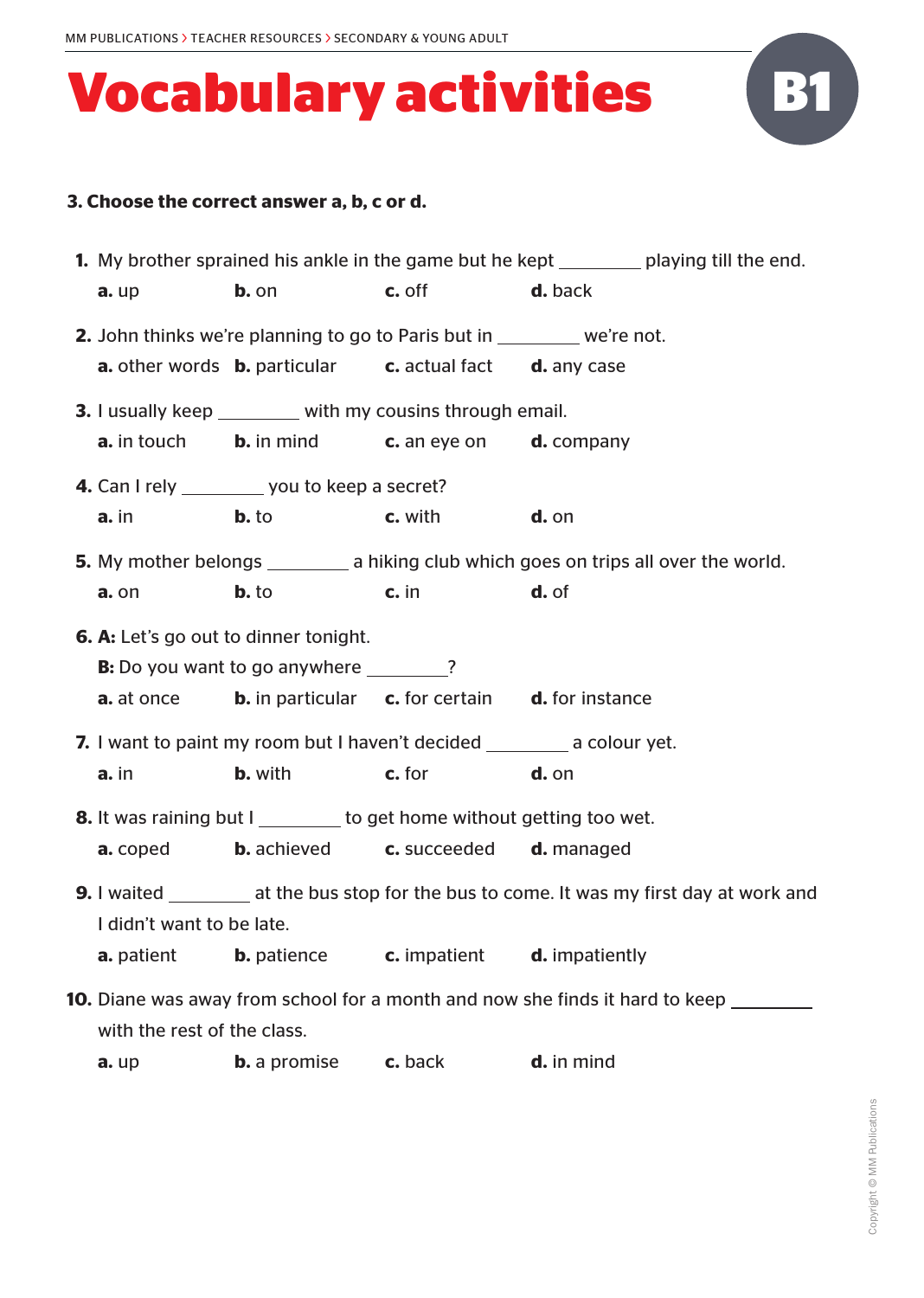

|                                                             | <b>1.</b> That man in the painting reminds me _____________ my uncle Larry.                          |                       |           |  |
|-------------------------------------------------------------|------------------------------------------------------------------------------------------------------|-----------------------|-----------|--|
| a. about                                                    | $b.$ in                                                                                              | c. of                 | d. with   |  |
|                                                             | <b>2.</b> We had to put _____________ the excursion because of the snowstorm.                        |                       |           |  |
| a. out                                                      | <b>b.</b> aside                                                                                      | c. off                | $d.$ up   |  |
|                                                             | <b>3.</b> Helen fell over and spilt her milkshake ___________ her new jeans.                         |                       |           |  |
| <b>a.</b> all over                                          | <b>b.</b> at all <b>c.</b> all in all <b>d.</b> after all                                            |                       |           |  |
|                                                             | 4. The Olympic Games are the biggest sporting ___________ in the world.                              |                       |           |  |
| a. incident                                                 | <b>b.</b> occasion <b>c.</b> situation                                                               |                       | d. event  |  |
|                                                             | <b>5.</b> Not many people can cope with ___________.                                                 |                       |           |  |
| <b>a.</b> stress                                            | <b>b.</b> stressed <b>c.</b> stressing <b>d.</b> stressful                                           |                       |           |  |
|                                                             | <b>6.</b> I've been working on this project for _____________ and I still haven't finished.          |                       |           |  |
| <b>a.</b> change                                            | <b>b.</b> ages                                                                                       | c. sure               | d. life   |  |
|                                                             | <b>7.</b> Most people find Carla really annoying, but I manage to put <b>the contrary lines</b> her. |                       |           |  |
| $a.$ up                                                     | b. on                                                                                                | $\mathbf c$ . up with | d. off    |  |
| 8. The café in my neighbourhood has closed down __________. |                                                                                                      |                       |           |  |
| a. all in all                                               | <b>b.</b> for a change <b>c.</b> once and for all <b>d.</b> for sale                                 |                       |           |  |
|                                                             | <b>9.</b> I don't know if I'll go to the shopping centre today. It depends ___________ my mood.      |                       |           |  |
| a. in                                                       | <b>b.</b> from                                                                                       | c. of                 | d. on     |  |
|                                                             | <b>10.</b> One in five ____________ is caused by drivers who fall asleep at the wheel.               |                       |           |  |
| a. accidents                                                | <b>b.</b> incidents                                                                                  | c. cases              | d. events |  |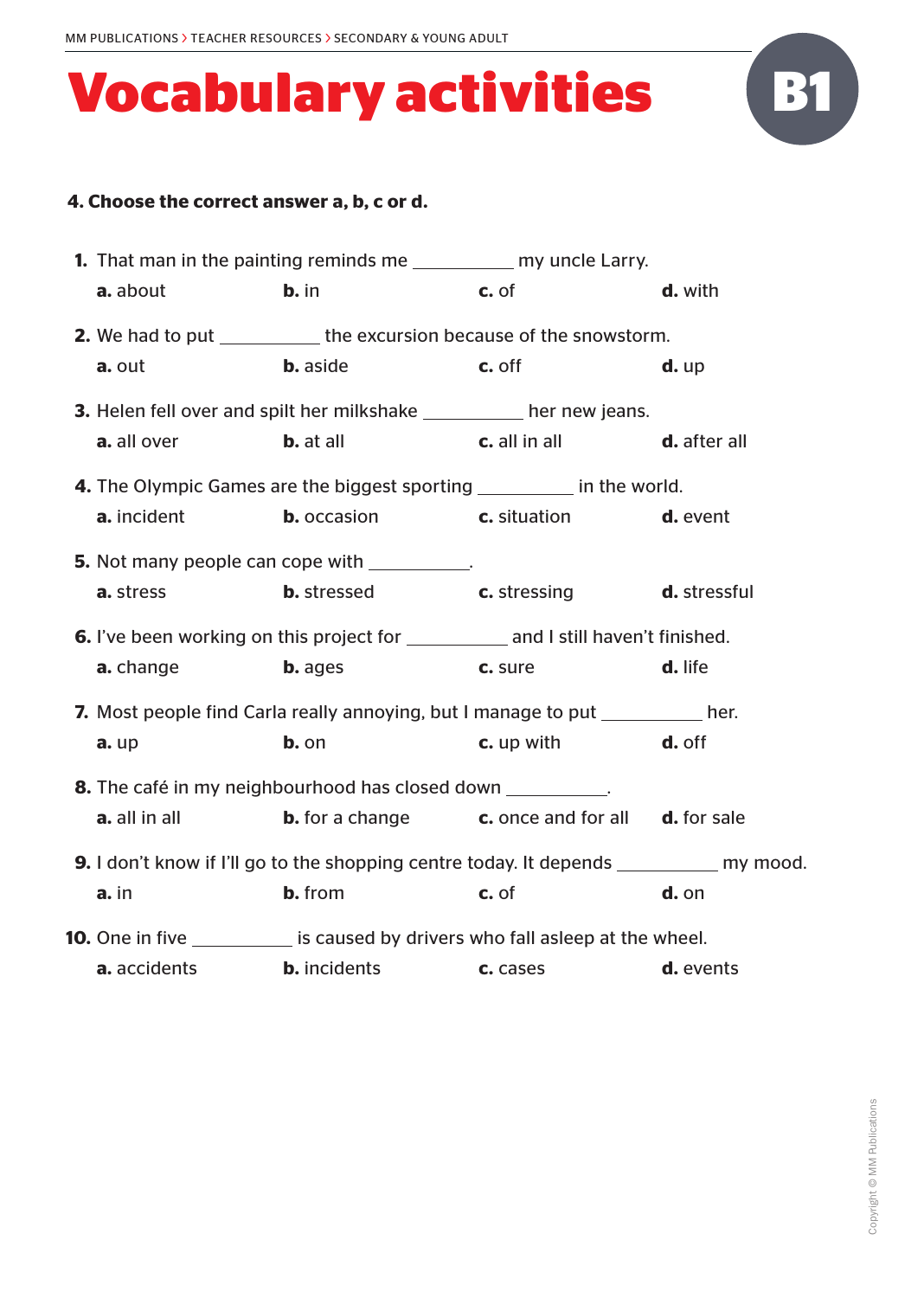

|                                                                              | <b>1.</b> I think I'll take your __________ and try to find a new job. |                                                                                        |                                                                                                             |  |
|------------------------------------------------------------------------------|------------------------------------------------------------------------|----------------------------------------------------------------------------------------|-------------------------------------------------------------------------------------------------------------|--|
|                                                                              |                                                                        | <b>a.</b> information <b>b.</b> opinion <b>c.</b> advice <b>d.</b> tips                |                                                                                                             |  |
| coloured socks.                                                              |                                                                        |                                                                                        | <b>2.</b> Emma went _______ with embarrassment when she realised she was wearing different                  |  |
|                                                                              | <b>a.</b> over the top <b>b.</b> red <b>c.</b> wild                    |                                                                                        | <b>d.</b> wrong                                                                                             |  |
| what time.                                                                   |                                                                        |                                                                                        | <b>3.</b> I'm having a few people round my place at the weekend. I'll _________ and let you know            |  |
|                                                                              |                                                                        |                                                                                        | <b>a.</b> give you a ring <b>b.</b> give you a lift <b>c.</b> give you reason <b>d.</b> give you permission |  |
|                                                                              | <b>4.</b> Don't now! You're almost at the finish line.                 |                                                                                        |                                                                                                             |  |
|                                                                              |                                                                        | <b>a.</b> give out <b>b.</b> give back <b>c.</b> give away <b>d.</b> give up           |                                                                                                             |  |
|                                                                              |                                                                        | <b>5.</b> We were lost, so we went to a petrol station to ask for <u>sequence</u> .    |                                                                                                             |  |
|                                                                              | <b>a.</b> instructions <b>b.</b> directions <b>c.</b> clues            | <b>d.</b> advice                                                                       |                                                                                                             |  |
| <b>6.</b> I usually like Isabel's outfits but I think she's _______ tonight. |                                                                        |                                                                                        |                                                                                                             |  |
|                                                                              |                                                                        | <b>a.</b> gone wrong <b>b.</b> gone bad <b>c.</b> gone over the top <b>d.</b> gone red |                                                                                                             |  |
| <b>7.</b> My car's broken down so I can't give you _________ home. Sorry!    |                                                                        |                                                                                        |                                                                                                             |  |
| a. a lift                                                                    |                                                                        | <b>b.</b> a hand <b>c.</b> away <b>d.</b> a lot of thought                             |                                                                                                             |  |
|                                                                              |                                                                        | 8. Jason was angry with me because I'd forgotten to _______ his book.                  |                                                                                                             |  |
|                                                                              |                                                                        | <b>a.</b> give in <b>b.</b> give back <b>c.</b> give out <b>d.</b> give away           |                                                                                                             |  |
|                                                                              |                                                                        | <b>9.</b> Mayor Matthews gave an excellent ________ last night in the central square.  |                                                                                                             |  |
| <b>a.</b> speech                                                             | <b>b.</b> suggestion <b>c.</b> advice                                  |                                                                                        | d. opinion                                                                                                  |  |
| my clothes without asking.                                                   |                                                                        |                                                                                        | <b>10.</b> The moment I saw my sister wearing my new dress, I sack of the cause she always takes            |  |

**a.** went bad **b.** went bananas **c.** went through her mind **d.** went wild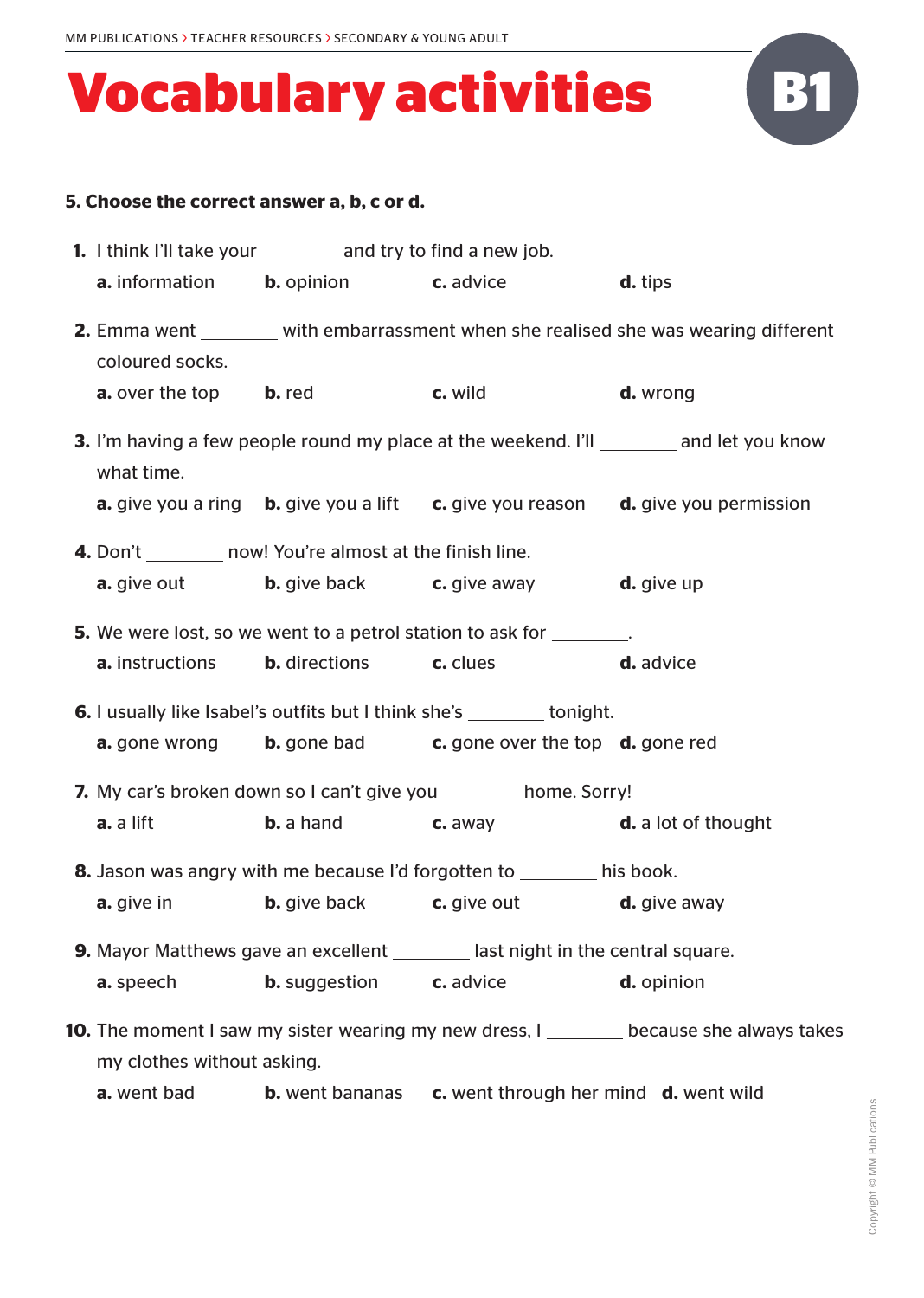

| <b>1.</b> I can't _________ the difference between these two cars. They look the same to me.   |                                                                                                                                                                                                                                     |                                                                                                      |                                                                                                     |  |
|------------------------------------------------------------------------------------------------|-------------------------------------------------------------------------------------------------------------------------------------------------------------------------------------------------------------------------------------|------------------------------------------------------------------------------------------------------|-----------------------------------------------------------------------------------------------------|--|
| a. set                                                                                         | <b>b.</b> say                                                                                                                                                                                                                       | c. learn                                                                                             | d. tell                                                                                             |  |
| <b>2.</b> Mark must be very busy _________. I haven't seen him for about two weeks.            |                                                                                                                                                                                                                                     |                                                                                                      |                                                                                                     |  |
| a. lately                                                                                      |                                                                                                                                                                                                                                     | <b>b.</b> later <b>c.</b> at the latest                                                              | d. latest                                                                                           |  |
|                                                                                                |                                                                                                                                                                                                                                     | 3. I don't know when we're going to London. We haven't set a _______ yet.                            |                                                                                                     |  |
| a. time                                                                                        | <b>b.</b> clock                                                                                                                                                                                                                     | c. date                                                                                              | d. month                                                                                            |  |
| <b>4.</b> Geoffrey has __________ three novels this summer.                                    |                                                                                                                                                                                                                                     |                                                                                                      |                                                                                                     |  |
| <b>a.</b> learned <b>b.</b> studied                                                            | <b>C.</b> read                                                                                                                                                                                                                      |                                                                                                      | d. led                                                                                              |  |
| <b>5.</b> Frank is very experienced _________ managing hotels.                                 |                                                                                                                                                                                                                                     |                                                                                                      |                                                                                                     |  |
| a. in                                                                                          | $b.$ to                                                                                                                                                                                                                             | c. on                                                                                                | d. of                                                                                               |  |
|                                                                                                |                                                                                                                                                                                                                                     |                                                                                                      | <b>6.</b> My mum always ________ her watch ten minutes earlier, so that she won't be late for work. |  |
| a. puts                                                                                        | <b>b.</b> sets and the set of the set of the set of the set of the set of the set of the set of the set of the set of the set of the set of the set of the set of the set of the set of the set of the set of the set of the set of | c. guides and the set of the set of the set of the set of the set of the set of the set of the set o | d. instructs                                                                                        |  |
| 7. We were very _________ by the way she solved the problem.                                   |                                                                                                                                                                                                                                     |                                                                                                      |                                                                                                     |  |
|                                                                                                |                                                                                                                                                                                                                                     | <b>a.</b> impressing <b>b.</b> impressed <b>c.</b> impress                                           | d. impressive                                                                                       |  |
| 8. Tina was enthusiastic _________ going on holiday to Hungary.                                |                                                                                                                                                                                                                                     |                                                                                                      |                                                                                                     |  |
| a. for                                                                                         | <b>b.</b> with the same state of the state of the state of the state of the state of the state of the state of the state of the state of the state of the state of the state of the state of the state of the state of the state of | c. at                                                                                                | d. about                                                                                            |  |
| <b>9.</b> _________, after twelve hours on a plane, we arrived at our destination.             |                                                                                                                                                                                                                                     |                                                                                                      |                                                                                                     |  |
| a. Latest                                                                                      |                                                                                                                                                                                                                                     | <b>b.</b> At last <b>c.</b> At least                                                                 | <b>d.</b> At the latest                                                                             |  |
| <b>10.</b> I think that you should tell us ________ about what happened at the park yesterday. |                                                                                                                                                                                                                                     |                                                                                                      |                                                                                                     |  |
| a. sorry                                                                                       |                                                                                                                                                                                                                                     | <b>b.</b> thank you <b>c.</b> the truth                                                              | d. goodbye                                                                                          |  |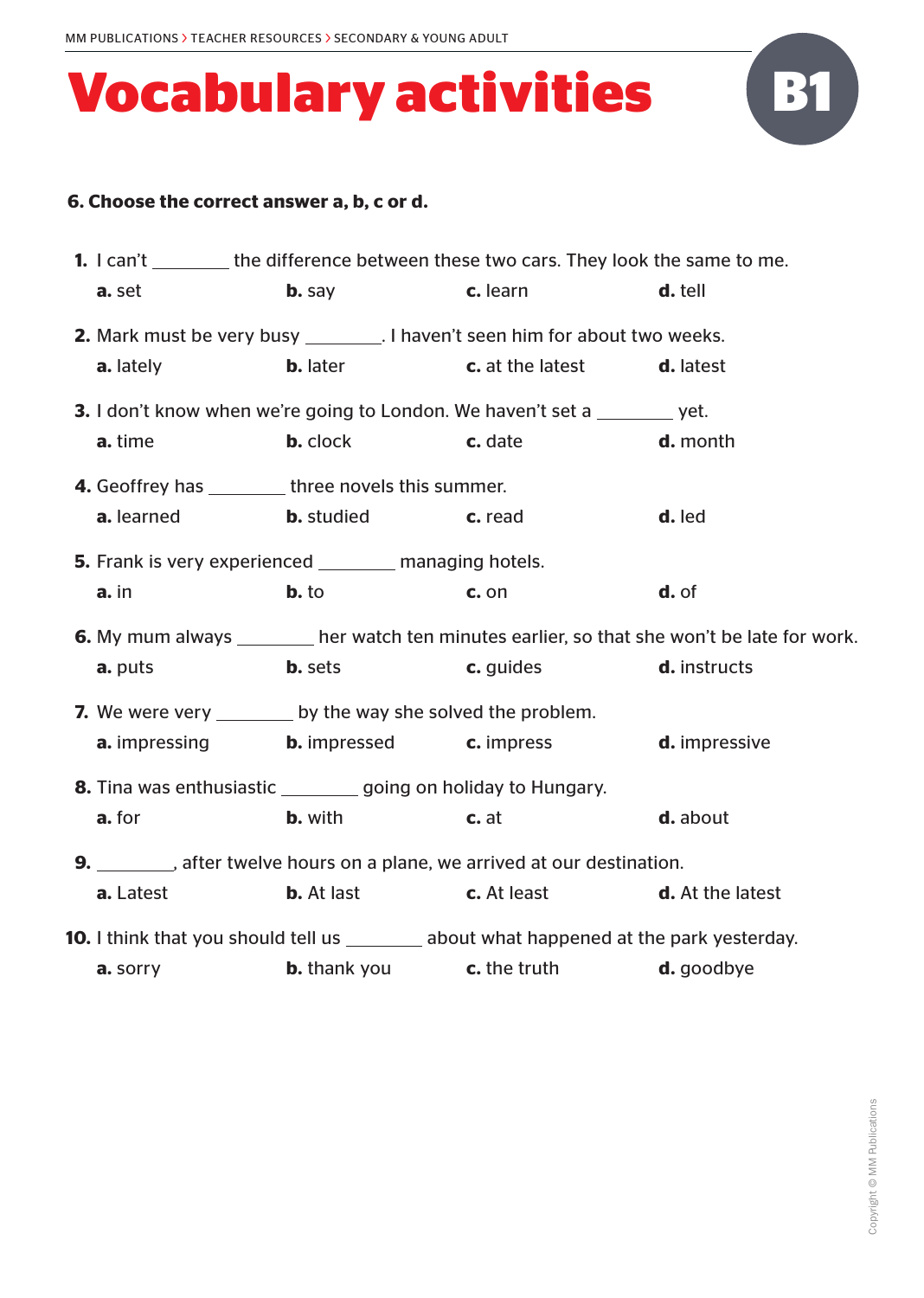|                                                                                                   | <b>1.</b> Samantha _________ to go to the art gallery with Alice.                             |                                         |                                                                                               |  |
|---------------------------------------------------------------------------------------------------|-----------------------------------------------------------------------------------------------|-----------------------------------------|-----------------------------------------------------------------------------------------------|--|
| <b>a.</b> denied <b>b.</b> prevented                                                              |                                                                                               | <b>c.</b> refused                       | d. avoided                                                                                    |  |
|                                                                                                   | <b>2.</b> I've always had an interest <u>entity</u> painting.                                 |                                         |                                                                                               |  |
| a. on                                                                                             | $b.$ in                                                                                       | c. about                                | d. to                                                                                         |  |
|                                                                                                   | <b>3.</b> What are the _________ and differences between the two countries?                   |                                         |                                                                                               |  |
| a. similar                                                                                        | <b>b.</b> similarly <b>c.</b> similarity <b>d.</b> similarities                               |                                         |                                                                                               |  |
|                                                                                                   | 4. Can you please give me a(n) _______ with this box? It's too heavy for me.                  |                                         |                                                                                               |  |
| a. help                                                                                           | <b>b.</b> hand<br><b>C.</b> finger                                                            |                                         | <b>d.</b> arm                                                                                 |  |
|                                                                                                   |                                                                                               |                                         | 5. One of the advantages __________ spending your holiday in England is that you can practise |  |
| your English.                                                                                     |                                                                                               |                                         |                                                                                               |  |
| a. of                                                                                             | <b>b.</b> for                                                                                 | <b>c.</b> about <b>d.</b> in            |                                                                                               |  |
|                                                                                                   | <b>6.</b> I can never make head or __________ of what Bill says. He speaks too fast.          |                                         |                                                                                               |  |
| a. ears                                                                                           | $b. leg$                                                                                      | $c.$ foot                               | d. tail                                                                                       |  |
| 7. Rodney and Eddie have many things in _________. Perhaps that's why they're best friends.       |                                                                                               |                                         |                                                                                               |  |
| a. alike                                                                                          | <b>b.</b> similar                                                                             | c. same                                 | d. common                                                                                     |  |
|                                                                                                   | 8. Nobody __________ anything to me about the fundraiser. What's it all about?                |                                         |                                                                                               |  |
| <b>a.</b> told                                                                                    | <b>b.</b> spoke                                                                               | <b>c.</b> mentioned <b>d.</b> discussed |                                                                                               |  |
| <b>9.</b> Janet entered the writing competition but on the actual day she got ________ and didn't |                                                                                               |                                         |                                                                                               |  |
| take part.                                                                                        |                                                                                               |                                         |                                                                                               |  |
|                                                                                                   | <b>a.</b> cold feet <b>b.</b> her teeth into <b>c.</b> her hair on <b>d.</b> an arm and a leg |                                         |                                                                                               |  |
|                                                                                                   | <b>10.</b> It is _________ that this time next year we will be on holiday in the Maldives.    |                                         |                                                                                               |  |
| a. unlike                                                                                         | <b>b.</b> likely                                                                              | c. alike                                | d. like                                                                                       |  |